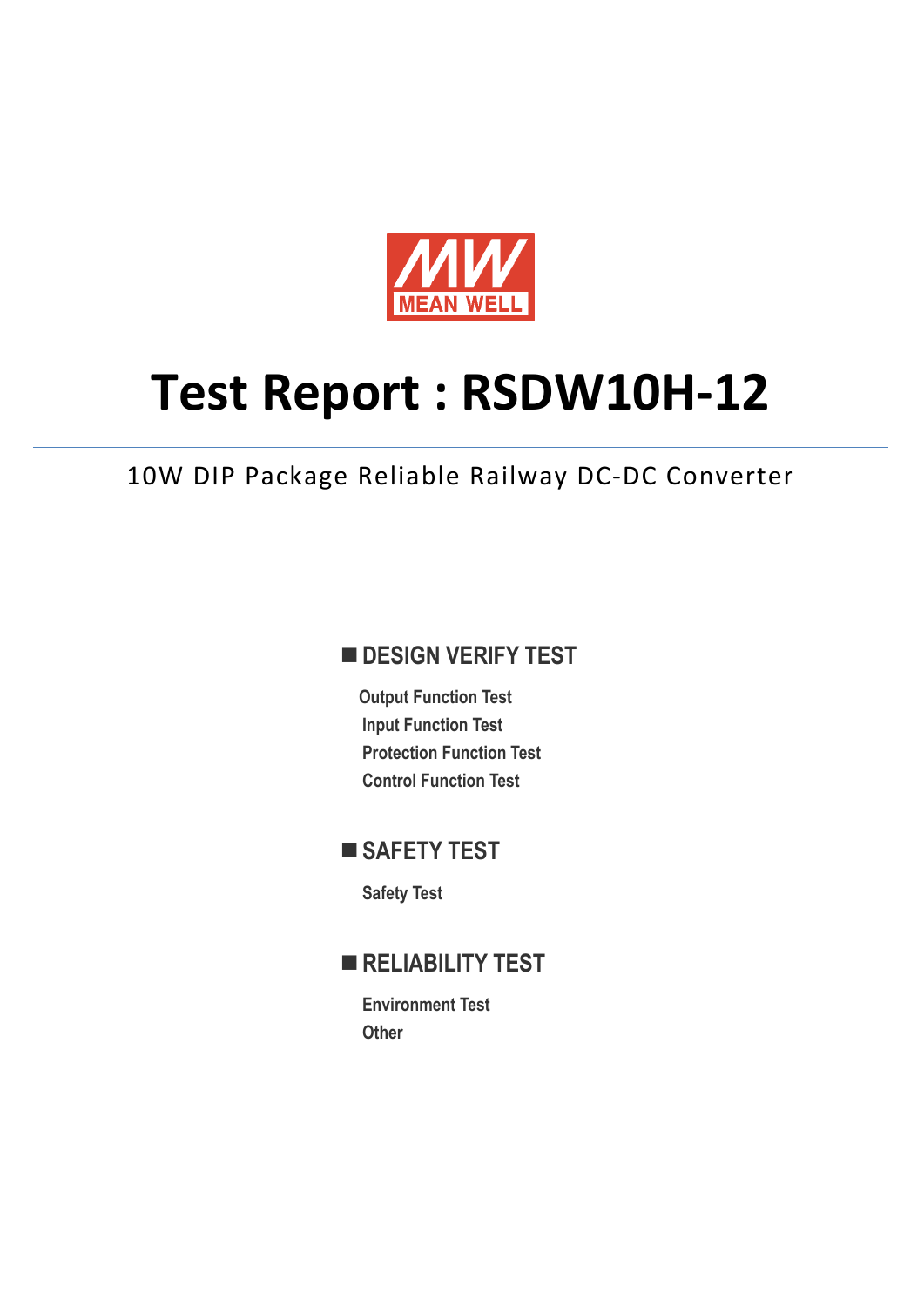

# **DESIGN VERIFY TEST**

## **OUTPUT FUNCTION TEST**

| <b>NO</b>      | <b>TEST ITEM</b>          | <b>SPECICATION</b>      | <b>TEST CONDITION</b>                                     | <b>RESULT</b>       | <b>VERDICT</b> |
|----------------|---------------------------|-------------------------|-----------------------------------------------------------|---------------------|----------------|
| 1              | <b>VOLTAGE ACCURACY</b>   | $-1.0\% - +1.0\%$ (Max) | I/P:110VDC<br>O/P:FULL LOAD<br>Ta: $25^{\circ}$ C         | $-0.75%$            | P              |
| $\overline{2}$ | <b>RIPPLE &amp; NOISE</b> | 50 mVp-p (Max)          | I/P:110VDC<br>O/P:FULL LOAD<br>Ta: $25^{\circ}$ C         | $15 \text{ mV}$     | P              |
| 3              | LINE REGULATION           | $-0.2\% - +0.2\%$ (Max) | $IP:43VDC-160VDC$<br>O/P:FULL LOAD<br>Ta: $25^{\circ}$ C  | $-0.01\% - +0.01\%$ | P              |
| $\overline{4}$ | <b>LOAD REGULATION</b>    | $-0.5\% - +0.5\%$ (Max) | I/P:110VDC<br>O/P:0% LOAD~FULL LOAD<br>Ta: $25^{\circ}$ C | $-0.07\% - +0.05\%$ | P              |

#### **INPUT FUNCTION TEST**

| <b>NO</b>      | <b>TEST ITEM</b>           | <b>SPECICATION</b>                                   | <b>TEST CONDITION</b>                              | <b>RESULT</b>                            | <b>VERDICT</b> |
|----------------|----------------------------|------------------------------------------------------|----------------------------------------------------|------------------------------------------|----------------|
|                | <b>INPUT VOLTAGE RANGE</b> | 43 VDC ~160 VDC                                      | I/P:TESTING<br>O/P:FULL LOAD<br>Ta: $25^{\circ}$ C | 38.3~160.0 VDC                           | P              |
| $\overline{2}$ | <b>EFFICIENCY</b>          | 87 (Typ)                                             | I/P:110VDC<br>O/P:FULL LOAD<br>Ta: $25^{\circ}$ C  | 87.8%                                    | P              |
| 3              | <b>DC CURRENT</b>          | 104 mA / FULL LOAD (Max)<br>6 mA/NO LOAD (Max)       | I/P:110VDC<br>O/P:NO / FULL LOAD<br>Ta:25 $°C$     | 103.22 mA / FULL LOAD<br>1.62 mA/NO LOAD | P              |
| 4              | UNDER VOLTAGE LOCKOUT      | POWER UP<br>40VDC (Typ)<br>POWER DOWN<br>38VDC (Typ) | I/P:TESTING<br>O/P:FULL LOAD<br>Ta: $25^{\circ}$ C | POWER UP 39.6VDC<br>POWER DOWN 37.8VDC   | P              |

#### **PROTECTION FUNCTION TEST**

| <b>NO</b> | <b>TEST ITEM</b>     | <b>SPECICATION</b> | <b>TEST CONDITION</b>                             | <b>RESULT</b>                                | <b>VERDICT</b> |
|-----------|----------------------|--------------------|---------------------------------------------------|----------------------------------------------|----------------|
|           | SHORT PROTECTION     | <b>CONTINUOUS</b>  | I/P:160VDC<br>O/P:FULL LOAD<br>Ta: $25^{\circ}$ C | <b>HICCUP MODE</b><br>AUTO-RECOVER           |                |
|           | OVER LOAD PROTECTION | $120\% - 180\%$    | I/P:110VDC<br>O/P:TESTING<br>Ta: $25^{\circ}$ C   | 141.0%<br><b>HICCUP MODE</b><br>AUTO-RECOVER | D              |